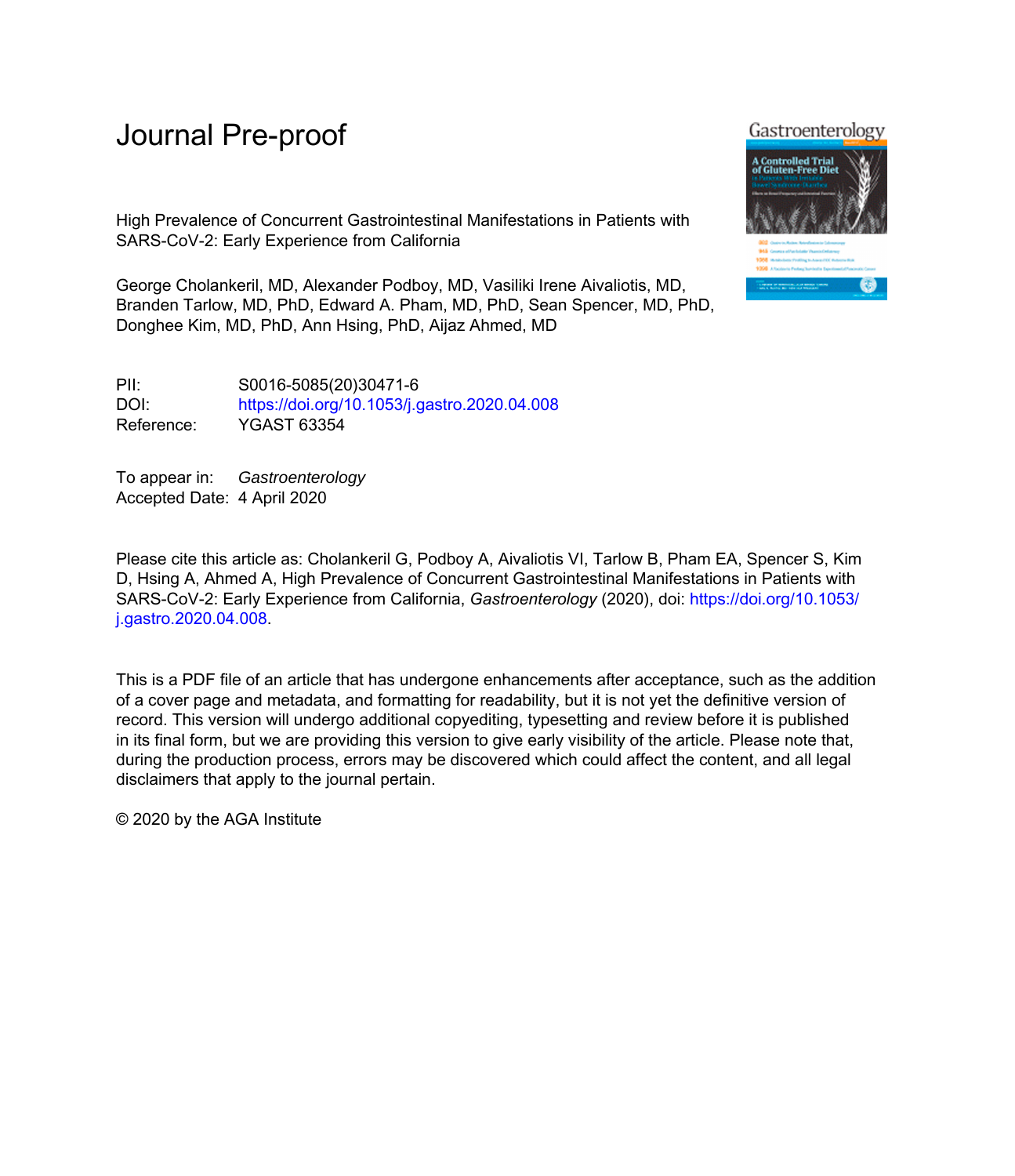**Title**: **High Prevalence of Concurrent Gastrointestinal Manifestations in Patients with SARS-CoV-2: Early Experience from California** 

**Authors**: **George Cholankeril, MD1,2\*, Alexander Podboy, MD1\***, Vasiliki Irene Aivaliotis,  $MD<sup>1</sup>$ , Branden Tarlow, MD, PhD<sup>1</sup>, Edward A. Pham, MD, PhD<sup>1</sup>, Sean Spencer MD, PhD<sup>1</sup>, Donghee Kim, MD, PhD<sup>1</sup>, Ann Hsing, PhD<sup>2</sup>, Aijaz Ahmed, MD<sup>1</sup>

## **Author Affiliations**:

1 Division of Gastroenterology and Hepatology, Stanford University School of Medicine,

Redwood City, CA 94603, USA

2 Department of Epidemiology and Population Health, Stanford University School of Medicine,

Stanford, CA 94305, USA

# **\* Author names in bold designate shared co-first authorship**

**Word Count (not including tables and references): 1000**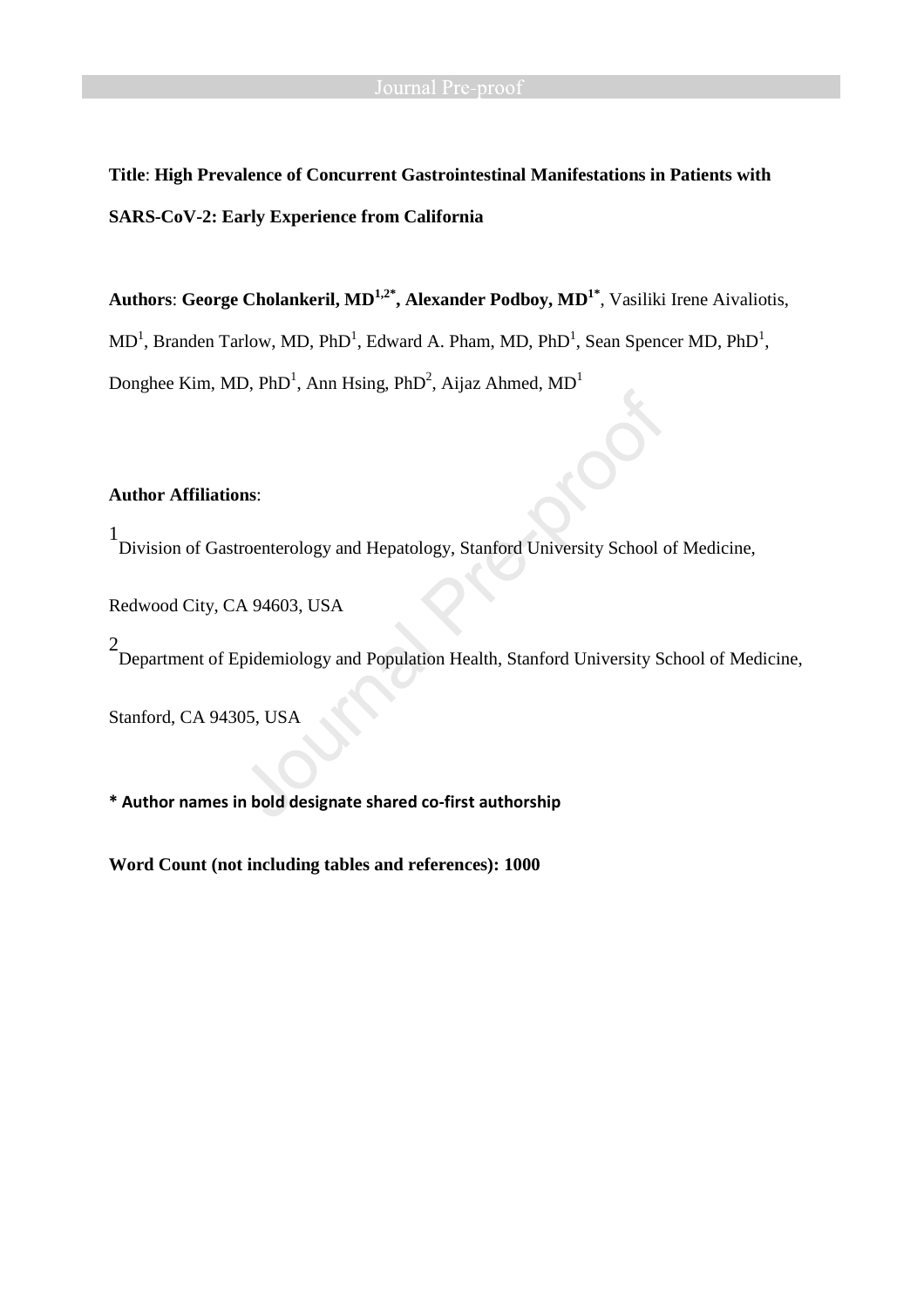### **Author correspondences:**

George Cholankeril, MD Stanford University School of Medicine Division of Gastroenterology and Hepatology 430 Broadway, Pavilion C-3rd Floor, GI Suite, Redwood City, CA 94063. E-mail: georgetc@stanford.edu Phone: (914) 215-2683

Alexander Podboy, MD Stanford University School of Medicine Division of Gastroenterology and Hepatology 430 Broadway, Pavilion C-3rd Floor, GI Suite, Redwood City, CA 94063. E-mail: apodboy@stanford.edu Phone: (678) 956-4716

### **Acknowledgment Section:**

**Conflict of Interest Disclosures:** None of the authors (G.C., A.P, V.A, B.T, E.A.P., S.P.S, D.K., A.H., and A.A) have any relevant conflict of interest or other financial disclosures relevant to the subject matter.

**Author Contributions:**A.P. and G.C. equally contributed to this paper with conception and design of the study, literature review and analysis, drafting and critical revision and editing, and final approval of the final version. B.T., V.A., S.P.S. assisted in data acquisition, manuscript preparation and critical appraisal of the manuscript. A.H., D.K., and A.A. provided critical appraisal of the manuscript.

**Funding/ Grant Support:** G.C., B.T., S.P.S., and E.A.P supported by NIH Training Grant T32DK007056. None of the authors received financial or material support for the research and work in this manuscript.

**Acknowledgments**: We would like to thank our program director, David Limsui, for his tireless dedication to our medical education and to all the front line healthcare workers across the globe combatting the current pandemic.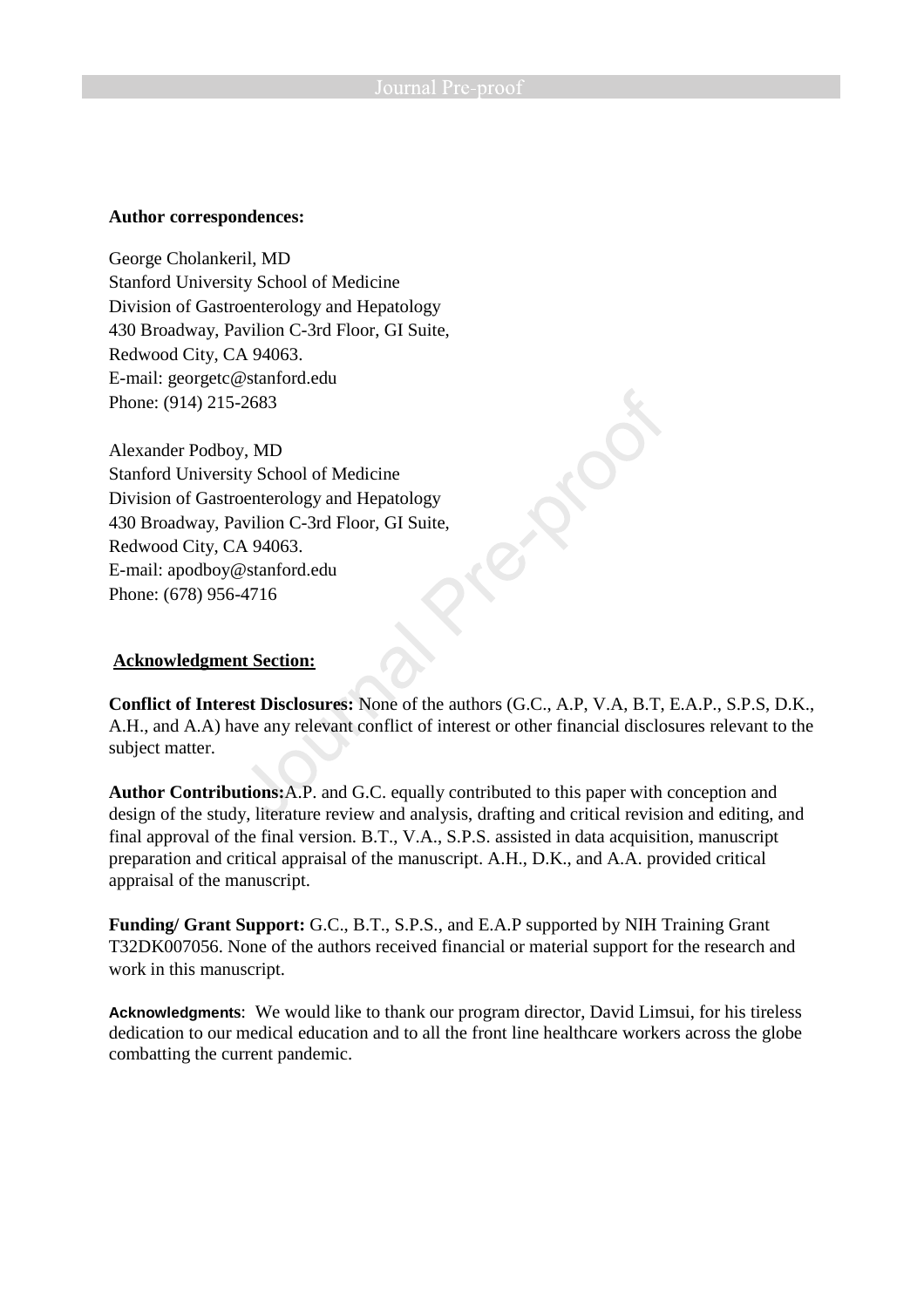### **Introduction**

The current pandemic caused by the severe acute respiratory syndrome coronavirus (SARS-CoV-2), continues to spread, and as of April 1, 2020, over 920,000 cases have been reported worldwide.<sup>1</sup>While the respiratory complications of SARS-CoV-2 have been described, the impact on the gastrointestinal and hepatic systems remains unknown, with conflicting levels noted in preliminary cases from China and Singapore.<sup>2-4</sup> We aim to characterize the gastrointestinal manifestations in patients with SARS-CoV-2 at our institution.

# **Methods**

We performed a retrospective analysis on data collected from consecutive patients who presented to our institution between March 04, 2020, and March 24, 2020. All patients had confirmed SARS-CoV-2 infection based on a positive polymerase chain reaction testing. An expedited approval from our Institutional Review Board was obtained. In addition to the symptoms reported by the patients at presentation, demographic, clinical and laboratory data were evaluated. Frequencies of categorical variables and the means ± standard deviation (SD) or median (interquartile range [IQR]) of the continuous variables were calculated. Data were collected and analyzed using SAS 9.4 (Charlotte, NC).

### **Results**

### Baseline Characteristics and Clinical Course

A total of 116 patients with confirmed SARS-CoV-2 were identified. Clinical characteristics and demographic data are described in Table 1. Overall, the median age was 50 years [IQR, 35-67]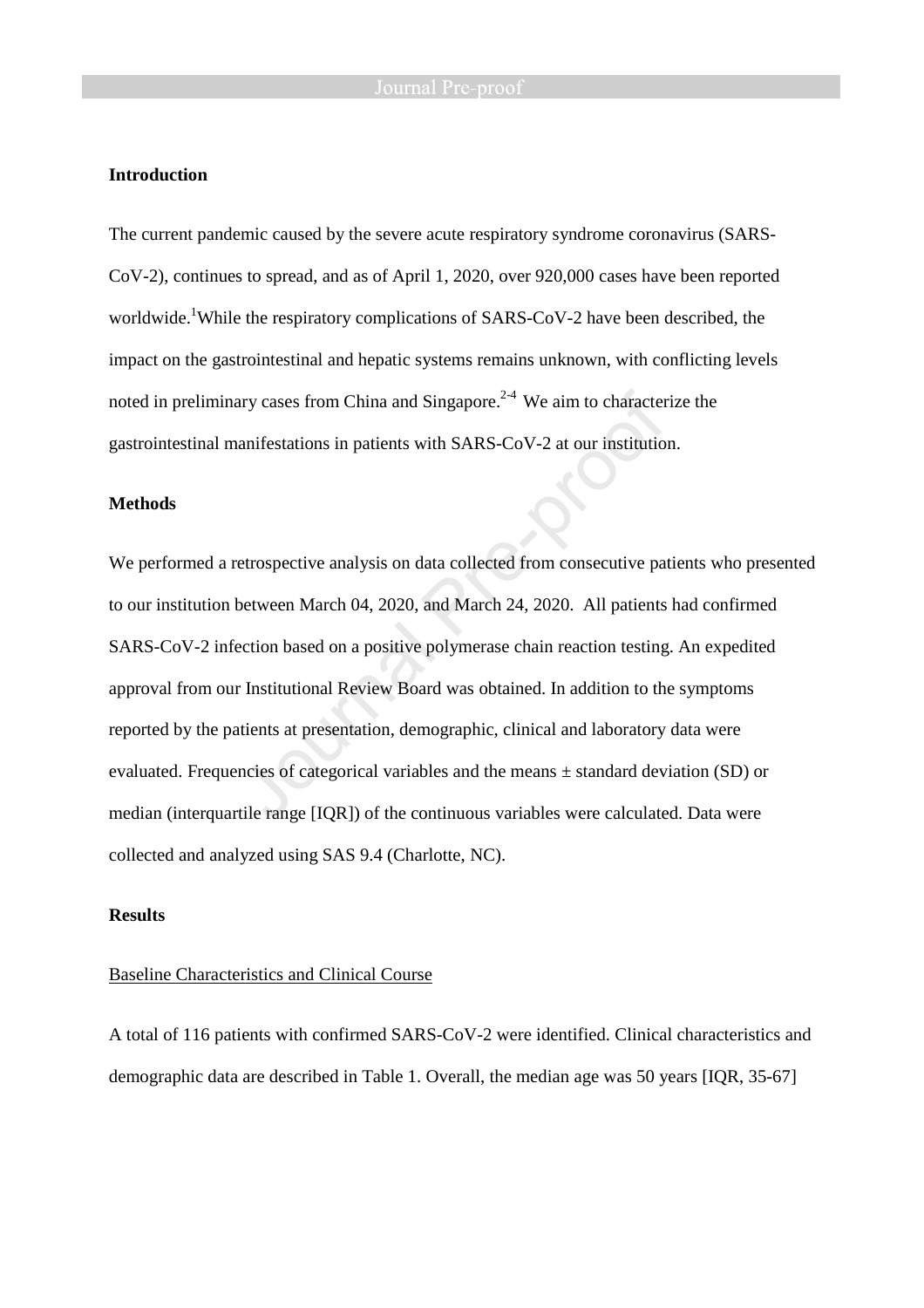with a higher distribution of males (53.4%) and Caucasians (50.9%). 27.9% were noted to have a BMI > 30. 11.6% of patients were noted to be healthcare practitioners or allied staff.

The most common symptoms at presentation included cough (94.8%), fever (76.7%), dyspnea (58%), and myalgias (52.2%). The median duration of these respiratory symptoms was 5.0 [IQR, 3-7] days. With regards to admission status, 83 patients (71.6%) were evaluated in the emergency room or clinic only, 24 (20.7%) were admitted to the general medical floor, and 9 (7.8%) were admitted to the intensive care unit (ICU). The average length of stay for patients only admitted to the general floor was 5.0 days (SD, 3.9) vs 10.5 days (SD, 0.5) for patients that required ICU level care. 5 patients were still hospitalized at the time of this report and one patient died at hospital day 11.

### Gastrointestinal and Hepatic manifestations

Gastrointestinal symptoms were reported by 31.9% of patients, with 89.2% describing their gastrointestinal complaints as mild (Table 1). Loss of appetite (22.3%), nausea/vomiting (12.0%) and diarrhea (12.0%) were the most common gastrointestinal symptoms. None of the patients developed isolated gastrointestinal symptoms or gastrointestinal symptoms as an initial manifestation of SARS-CoV-2 infection. Median duration of gastrointestinal-specific symptoms including nausea/vomiting or diarrhea was 1 day [IQR 0-4]; which was significantly shorter than the duration of respiratory symptoms (P< 0.001).

65 patients underwent laboratory testing that included liver enzymes and total bilirubin levels at presentation; with 26 patients (40%) demonstrating hepatic dysfunction. 22 of the 26 patients with liver enzyme elevations were noted to have baseline liver enzymes that were within normal limits. All four patients with baseline abnormalities in liver enzymes were noted to have at least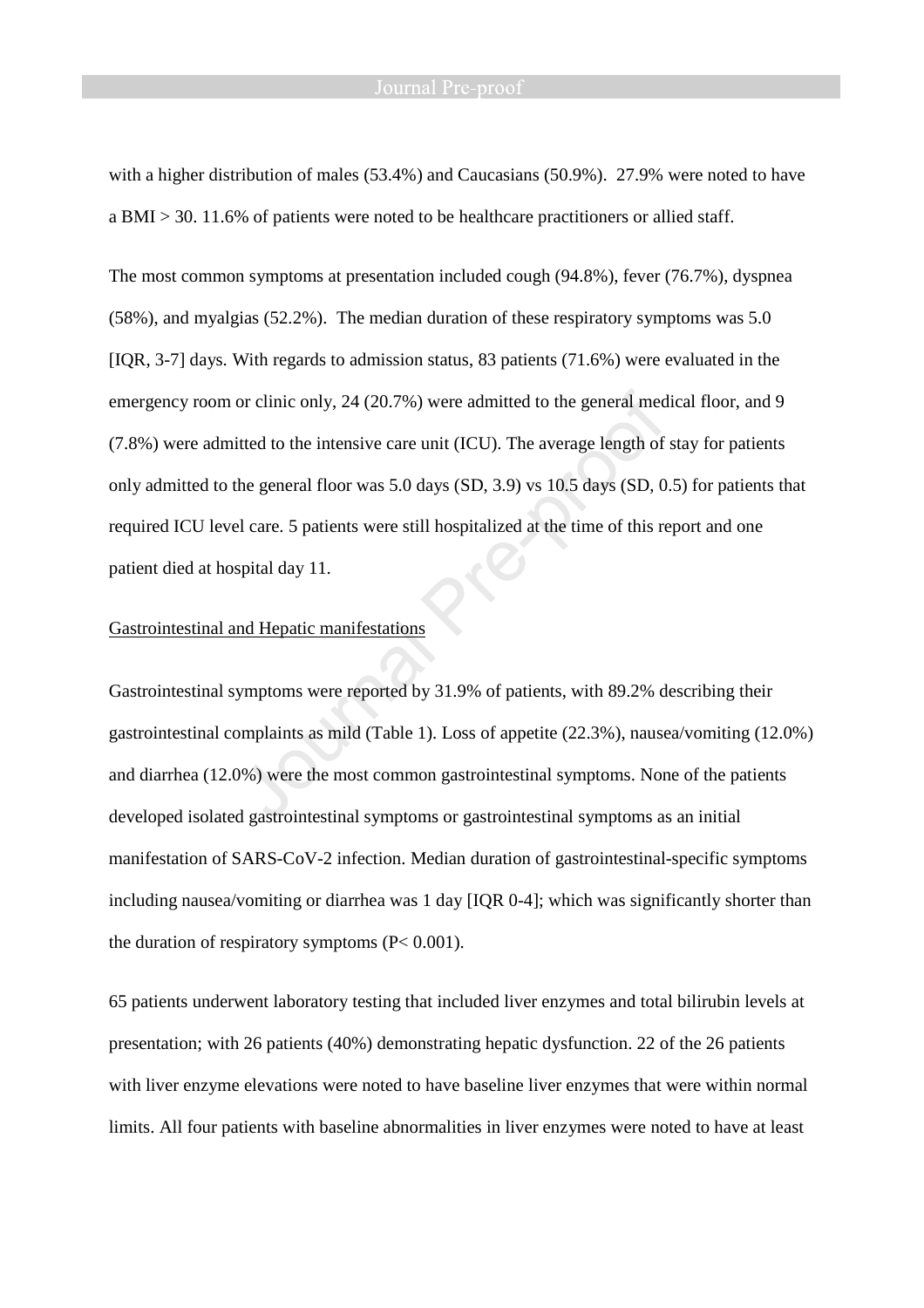a two-fold elevation in liver enzymes during their SARS-CoV-2 disease course. Among those with abnormalities in liver chemistries, we noted slightly higher levels of aspartate aminotransferase (AST) compared to alanine aminotransferase (ALT) as shown in Table 1. No cases of elevated alkaline phosphatase were identified. Two patients had abnormal bilirubin levels during their presentation however they also had abnormal bilirubin levels at baseline.

 The severity of overall illness and level of care were associated with aspartate aminotransferase levels at the time of presentation (Pearson coefficient 0.33,  $P = 0.009$ ). No other variables, including presence of gastrointestinal disease, correlated to disease severity.

### **Discussion**

To our knowledge this is the largest published analysis of an American cohort of patients diagnosed with SARS-CoV-2. We noted that a significant proportion (31.9%) of patients experience concurrent gastrointestinal symptoms prior to presentation. Additionally, elevations in AST levels correlated to severity of disease. However, none of the patients in this cohort developed gastrointestinal symptoms as the initial presentation or as isolated symptomatology of SARS-CoV-2 infection.

Previous reports of gastrointestinal symptomatology in SARS-CoV-2 have varied, with estimates ranging from  $5-50\%$ . <sup>2-3</sup>While, the etiology for the gastrointestinal symptoms noted in SARS-CoV-2 is unknown; ACE2, a cellular receptor, appears to play a critical role in the life cycle and pathogenesis of SARS-CoV-2 and is widely expressed throughout the gastrointestinal tract.<sup>4</sup> Isolated AST involvement can potentially indicate a non-hepatic etiology, however autopsy reports of a patient with severe SARS-CoV-2 infection revealed moderate microvesicular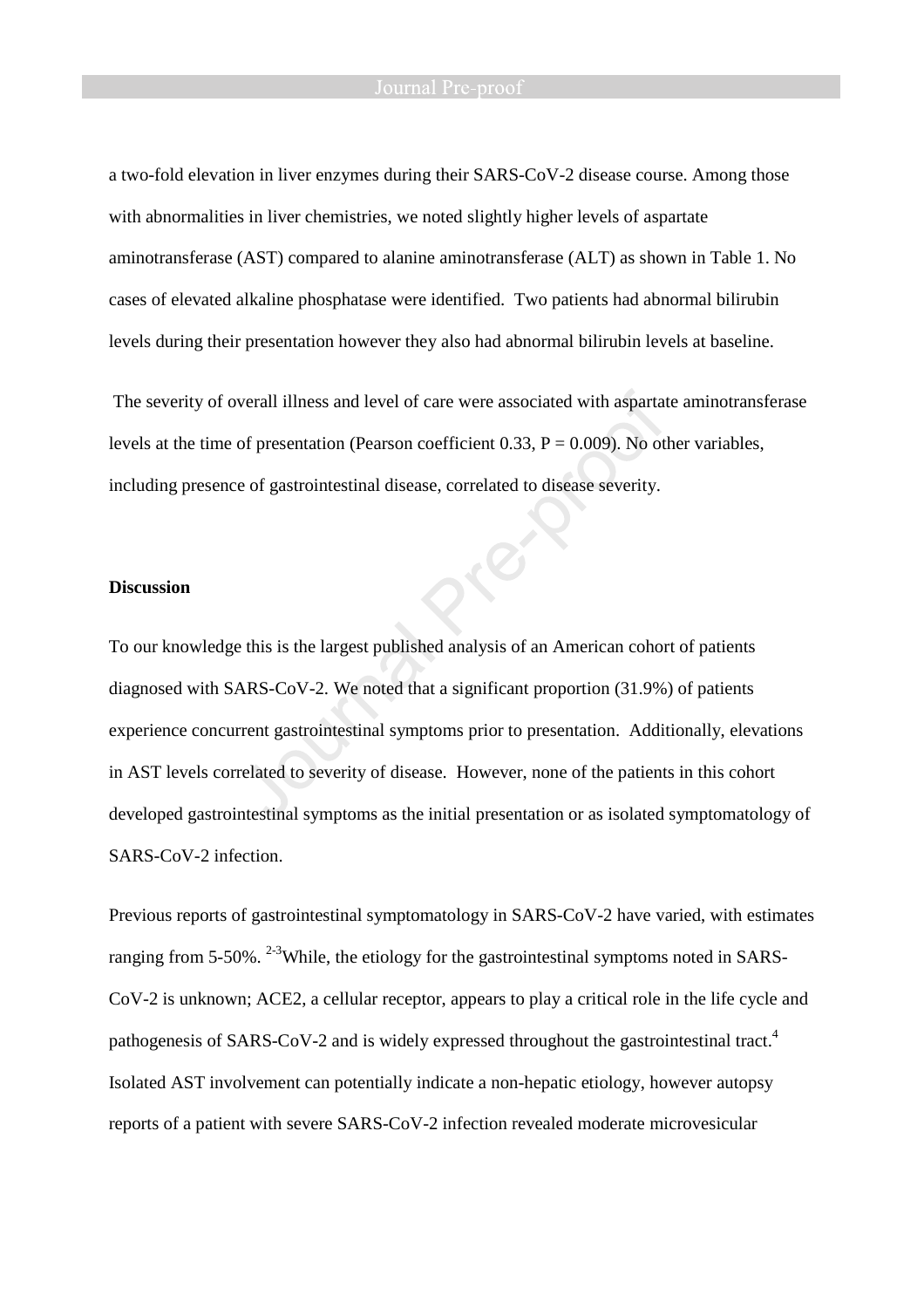steatosis with mild lobular and portal inflammatory activity suggestive of direct viral injury within the liver, compared to only minimal interstitial mononuclear inflammatory infiltrates in cardiac biopsies.<sup>5</sup>Additionally, in a sub-analysis of our data, 43 patients were screened for cardiac injury with troponin I or T enzyme levels, and only 3 were noted to have positive cardiac biomarkers. Interestingly, 2/3 of these patients were noted to have normal AST values.

There are several limitations to our analysis. This is a single institution study leading to the possibility of regional bias, and caution is needed prior to generalizing our experience. However, according to public health reports over our study period, a total of 364 cases of SARS-CoV-2 were identified in our county (Santa Clara County, CA), and the 116 patients at our institution represent over 30% of the total reported cases, potentially aiding the generalizability of our observations.<sup>13</sup>Also, the decision to obtain liver function tests was not controlled, leading to the potential for recall bias. As evaluation of SARS-COV2 at our hospital was streamlined, exhaustive documentation of non-respiratory symptoms may be incomplete. Moreover, testing was currently only offered under specific criteria (that required pulmonary symptoms) and could have missed patients with gastrointestinal symptoms only, thereby underestimating the true prevalence of gastrointestinal involvement. It is also unclear if our results can be extrapolated to asymptomatic or minimally symptomatic patients that do not seek medical care.

In summary, our results add to the growing body of literature that note a significant proportion of concurrent gastrointestinal manifestations related to the SARS-CoV-2. Elevation in AST levels was the lone variable correlated to disease activity.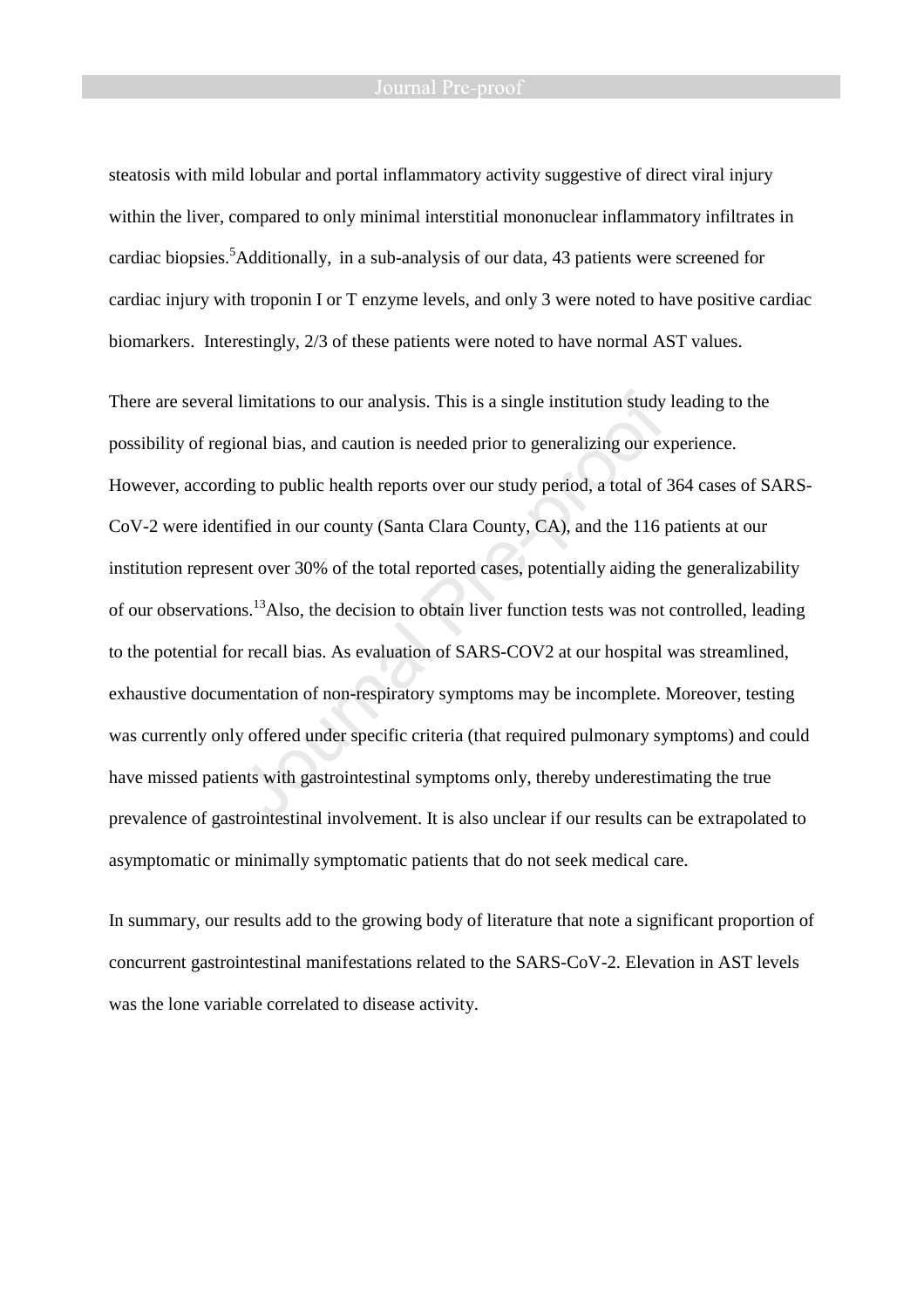# **References:**

- 1. World Health Organization (WHO). Coronavirus disease 2019 (COVID-19) Situation Report – 71. 2020. Available at: https://www.who.int/docs/defaultsource/coronaviruse/situation-reports/20200326-sitrep-71-covid-19.pdf?sfvrsn=9e5b8b48\_2. Accessed: April 1, 2020.
- 2. Guan WJ, et al. Clinical characteristics of 2019 novel coronavirus infection in China. *N Engl J Med.*2020; (published online Feb 28.) DOI:10.1056/NEJMoa2002032
- 3. Young BE, et al. Epidemiologic features and clinical course of patients infected with SARS-CoV-2 in Singapore. JAMA 2020. doi:10.1001/jama.2020.3204pmid:http://www.ncbi.nlm.nih.gov/pubmed/32125362
- 4. Gu J, et al. COVID-19: Gastrointestinal manifestations and potential fecal-oral transmission, Gastroenterology (2020). doi: https://doi.org/10.1053/ j.gastro.2020.02.054.
- 5. Xu Z, et al. Pathological findings of COVID-19 associated with acute respiratory distress syndrome. Lancet Respiratory Medicine. Feb 2020. DOI:https://doi.org/10.1016/S2213- 2600(20)30076-X
- 6. Covid19.direct. Available at: https://covid-19.direct/county/CA/Santa%20Clara. Accessed March 26 2020.
- 7. Shi S, et al. Association of Cardiac Injury with Mortality in Hospitalized Patients With COVID-19 in Wuhan, China. JAMA Cardiol. Mar 2020. doi:10.1001/jamacardio.2020.0950
- 8. Han C, et al. Digestive Symptoms in COVID-19 Patients with Mild Disease Severity: Clinical Presentation, Stool Viral RNA Testing, and Outcomes. American J Gastro. 2020. March. Available at:

https://journals.lww.com/ajg/Documents/COVID\_Digestive\_Symptoms\_AJG\_Preproof.p df

# **Author names in bold designate shared co-first authorship**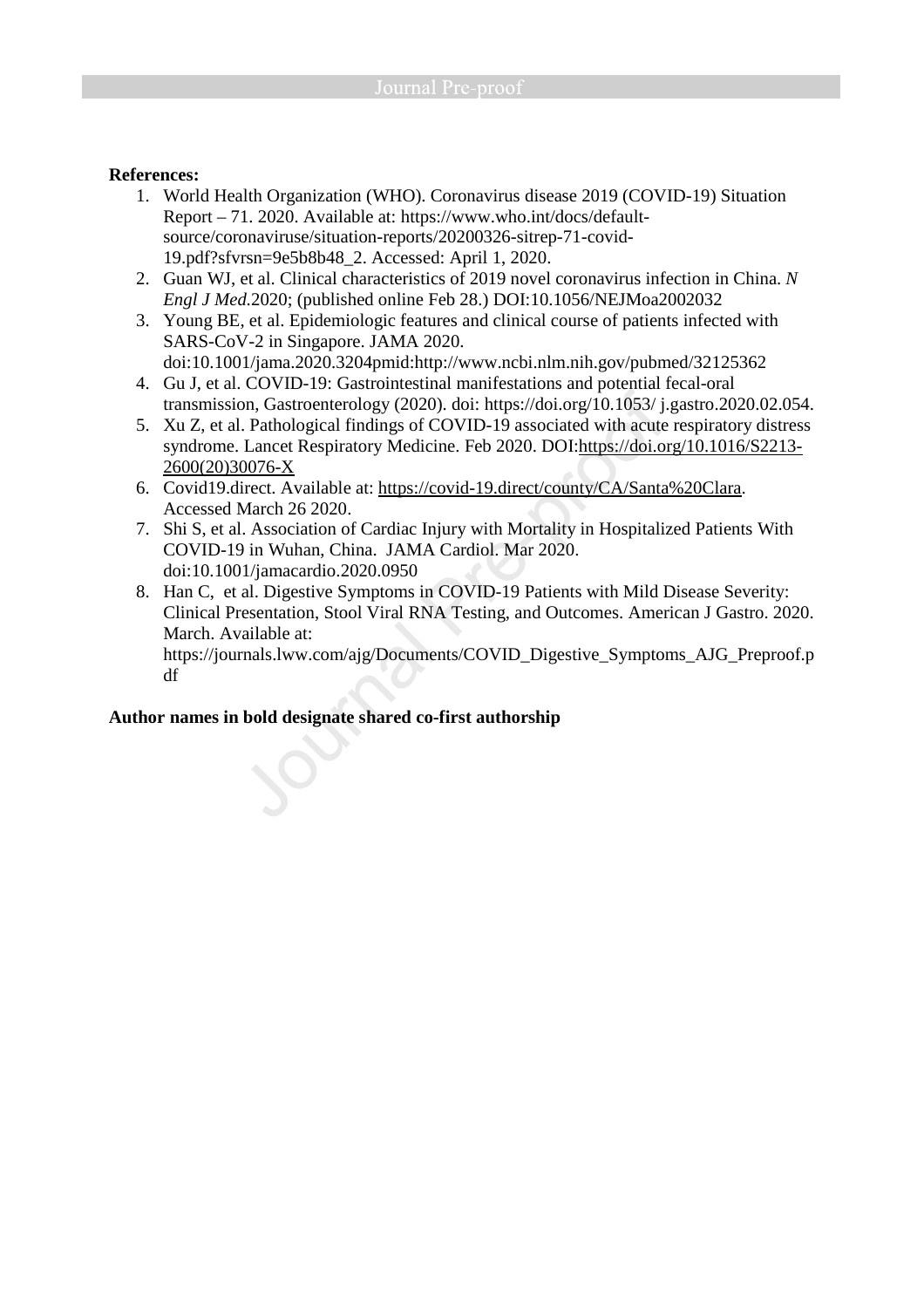Journal Prejous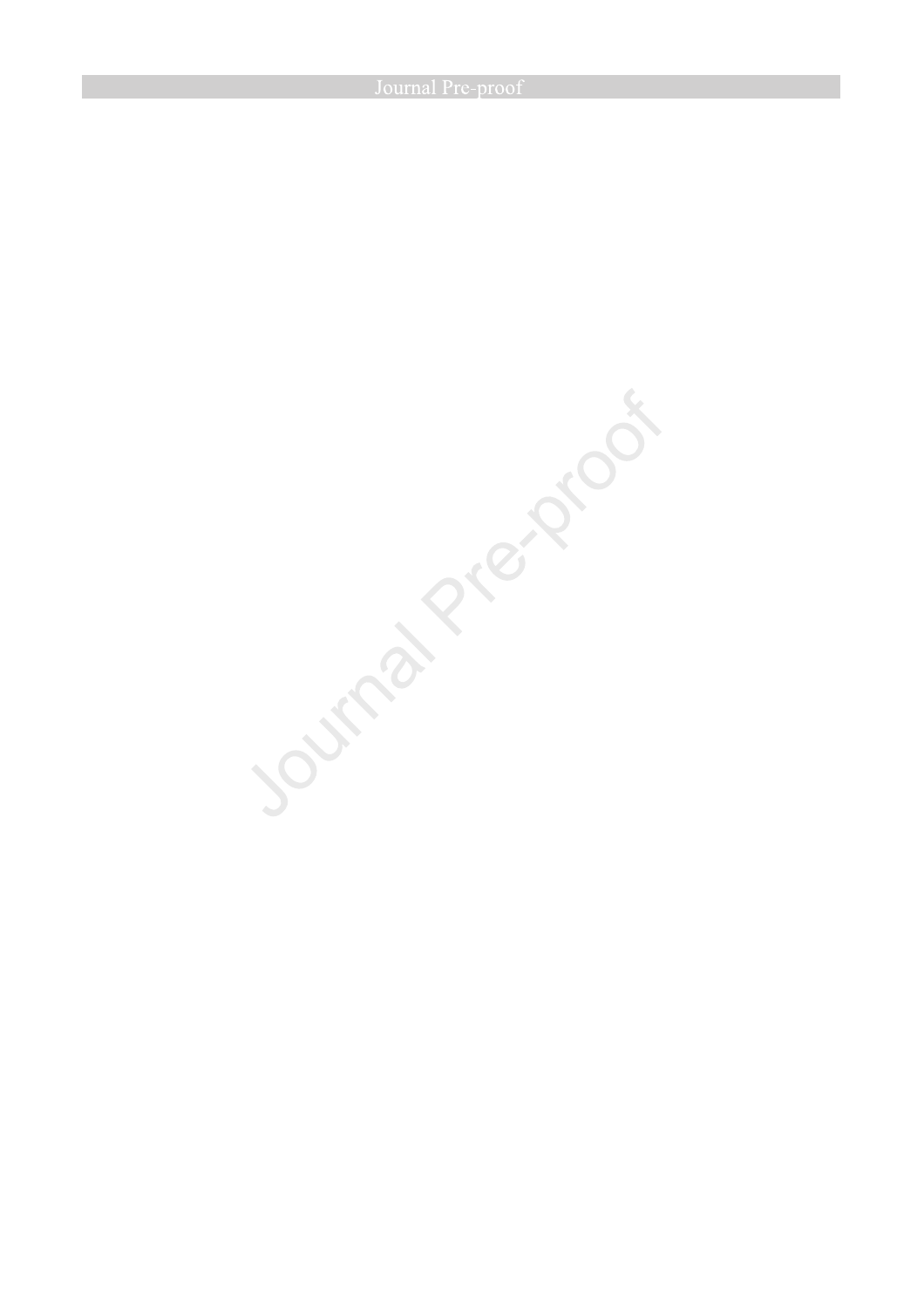|                                 | $N = 116$        |
|---------------------------------|------------------|
| Age                             | 50 [35-67]       |
| <b>Male</b>                     | 62 (53.4)        |
| Race/Ethnicity                  | 5(4.3)           |
| Caucasian                       | 59 (50.9)        |
| Hispanic                        | 25(21.9)         |
| Asian                           | 25(21.9)         |
| <b>BMI</b>                      | 25.8 [23.2-31.5] |
| <b>Smoking History</b>          |                  |
| <b>Current Smoker</b>           | 3(2.8)           |
| Former Smoker                   | 21 (23.3)        |
| <b>History of Recent Travel</b> |                  |
| Domestic                        | 17(14.8)         |
| International                   | 16(13.6)         |
| Cruise                          | 3(2.6)           |
| <b>Healthcare worker</b>        | 13(11.6)         |
| <b>Known Exposure to COVID</b>  | 39 (33.9)        |
| <b>Past Medical History</b>     |                  |

 **Table 1.** Clinical characteristics, gastrointestinal symptoms and liver chemistries at presentation in patients with SARS-CoV-2 Infection, median [IQR] or N (%).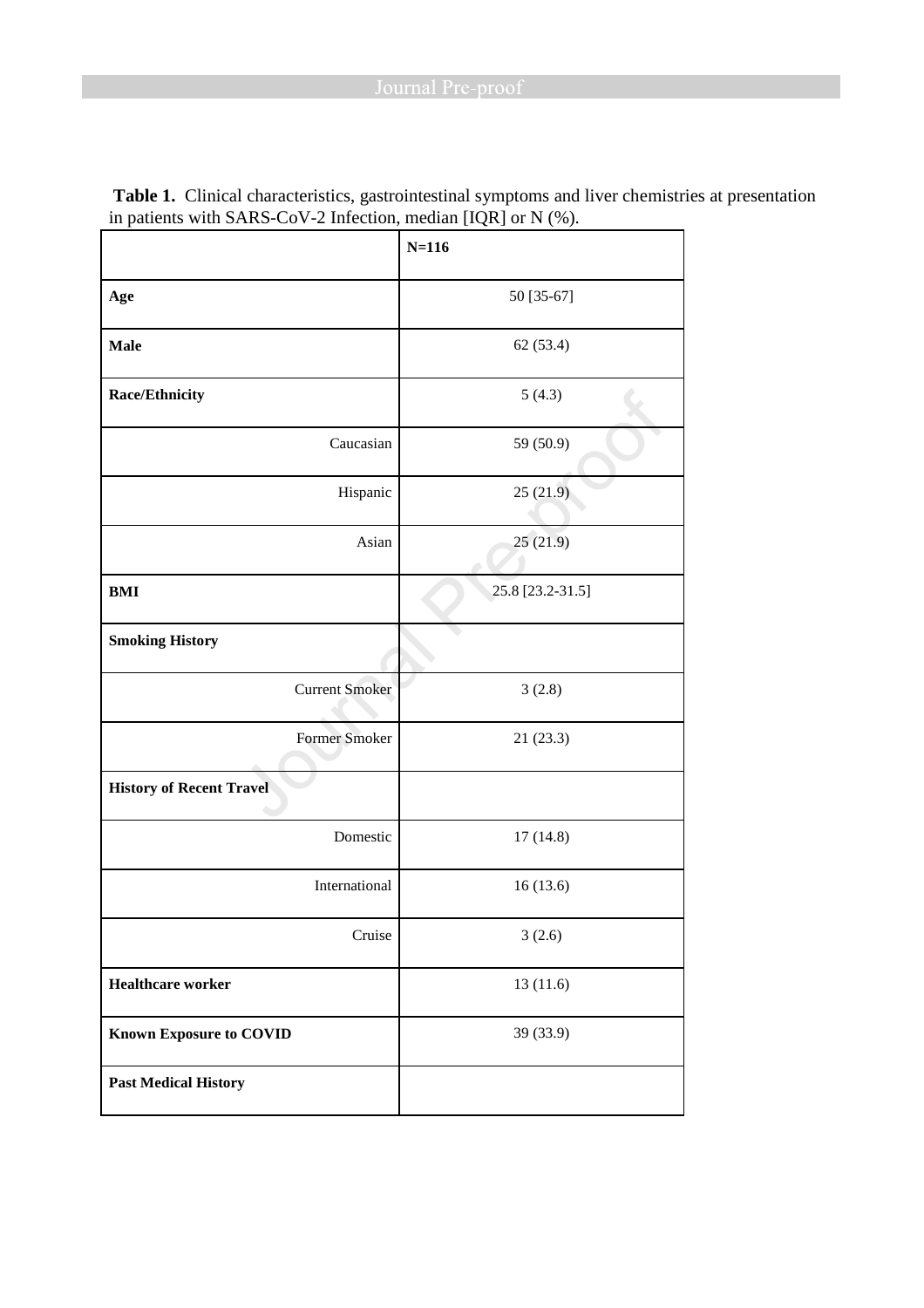| <b>Chronic Liver Disease</b>                     | 3(2.8)    |
|--------------------------------------------------|-----------|
| Chronic Pulmonary Disorder                       | 24 (20.7) |
| Hypertension                                     | 32 (27.8) |
| Diabetes                                         | 19 (16.4) |
| Cardiovascular Disease                           | 15 (12.9) |
| Metabolic Syndrome                               | 10(8.6)   |
| Chronic Kidney Disease                           | 4(3.5)    |
| <b>Medication Use</b>                            |           |
| <b>ACE/ARB</b>                                   | 14(12.1)  |
| Chronic immunosuppression                        | 4(4.3)    |
| Any GI Symptoms                                  | 37 (31.9) |
| Nausea and/or vomiting                           | 12(10.3)  |
| Diarrhea                                         | 12(10.3)  |
| Nausea/Vomiting and Diarrhea                     | 5(4.3)    |
|                                                  |           |
| Abdominal Pain                                   | 10(8.8)   |
| Loss of Appetite                                 | 22(25.3)  |
| Duration of Nausea/Vomiting or Diarrhea,<br>days | $1[0-4]$  |
| <b>Liver Function Tests [LFT]</b>                | $N=65$    |